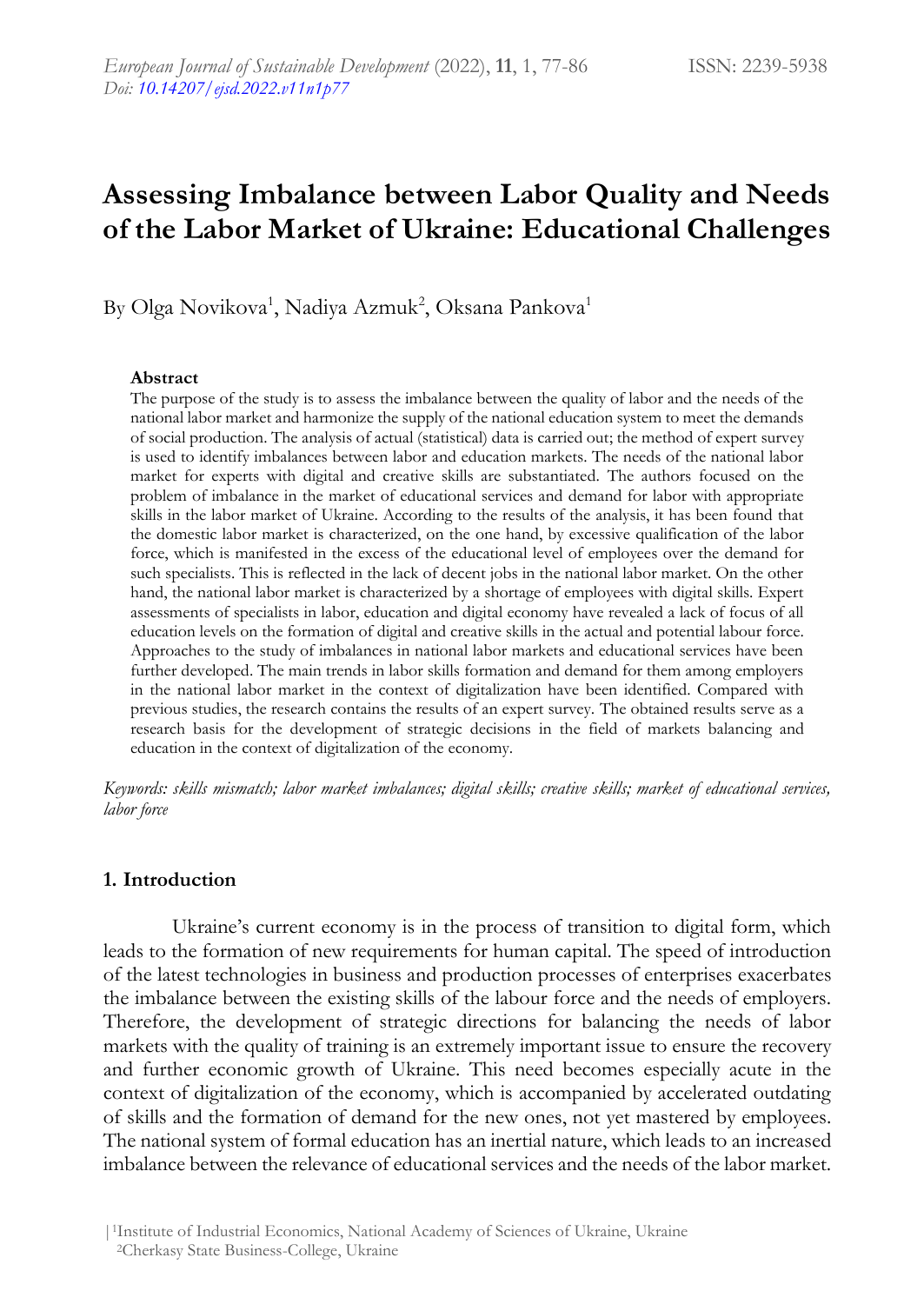This guideline requires an assessment of the mismatch between the professional skills developed within the formal education system and the need of employers, and presupposes the accelerated development of the ways to reduce such a gap and their implementation.

A significant number of research papers by both foreign and domestic specialists are devoted to the issues of skills mismatch. The most relevant for the topic of our research are the ones devoted to the imbalance between supply and demand. Thus, the issues of excess education and excess skilling of the labor force that are not in demand in the labor market are covered by Sloane P., Mavromaras K. (2020), Kupets O. (2015), Sam Vichet (2017). The research paper by Flisi S. et al. (2017) is devoted to the assessment of excess skills and their impact on the economic development of developing countries.

Many publications analyse the shortcomings of the current evaluation methods and the development of new approaches. Pellizzari M., Fichen A. (2017) propose an approach to assessing skills mismatch based on OECD data. The assessment of skills mismatch is based on the procedure for determining the requirements for jobs according to the information of employees. The publication by Chłoń-Domińczak A., Żurawski A. (2017) offers a method for measuring skills mismatch with an emphasis on industry differences. Albiol-Sánchez J. et al. (2020) investigate the influence of employment status and its change (employee, self-employed, unemployed) on the respondent's subjective assessment of the inconsistency of his/her skills. Tănaşcu, C.-I. et al. (2020) offer the results of a survey of university graduates on their communication skills.

The problem of skills mismatch has not been widely covered in domestic studies. Among the insufficient number of publications that touch upon certain aspects of labor force skills mismatch, we should mention the works by Marshavin Yu (2014), Lysogor L. (2016), Ilyich L., Sarioglo V. (2019).

Thanks to the successful partnership, the International Labor Organization has prepared reports relating Ukraine "Jobs and skills mismatch in the informal economy" (ILO 2017), "Skills and jobs mismatches in low- and middle-income countries" (ILO 2019).

According to the ILO reports, Ukraine is one of the countries with excess education and skilled labor. In this context, the urgent task is to conduct an assessment of the needs to overcome labor force skills mismatch, which is formed in the system of national education, to the requirements of employers. It is in the field of education that the foundations for the formation of potential gaps between the markets for educational services and the labor market are formed in the long run.

Despite the significant number of research papers on the imbalance between supply and demand, there is still a lack of domestic research to address the issues related to the mismatch of professional skills and educational services to the needs of Ukraine's labor market.

The purpose of the study is to assess the imbalance between the quality of labor and the needs of the national labor market and harmonize the supply of the national education system to meet the demands of social production.

# **2. Methodology**

The non-compliance assessment is based on a combination of factual (statistical) data in the labor and education markets of Ukraine and the results of expert assessments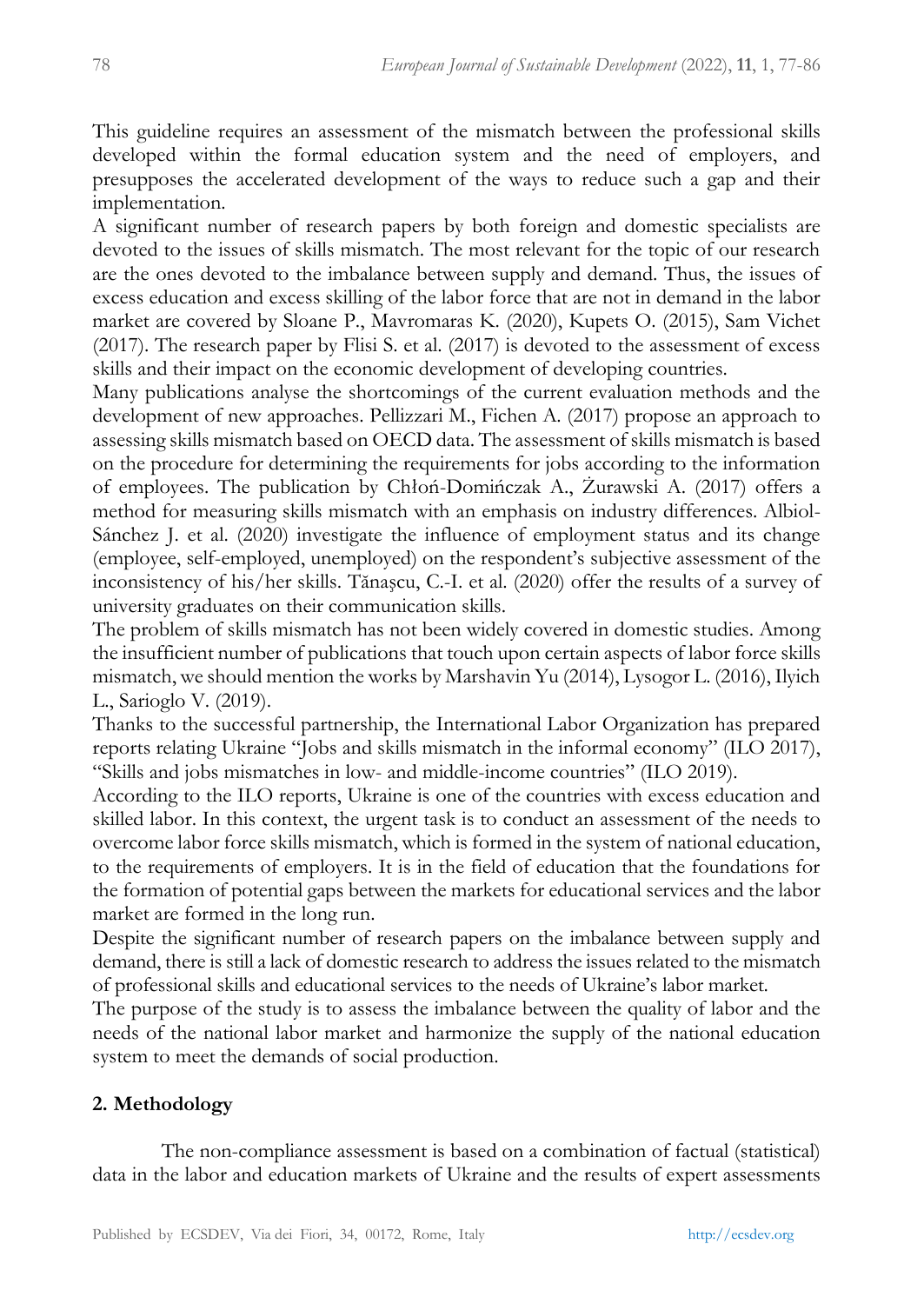(which are representative and balanced for the representatives of each field of social and labor relations: employees, employers and public authorities).

## **3. Data Collection**

108 experts have been involved in the expert survey. The uniqueness of the survey lies in the fact that it involves employees, employers and representatives of state executive authorities as expert representatives of the main Parties to social and labor relations (hereinafter – the Parties to the SLR). This allowed ensuring the representativeness and balance of the representation of the main Parties to the SLR, reducing the subjectivity of assessments. By types of economic activity, the survey involved representatives of IT industry – the field which is the basis for the digitalization of the economy; manufacturing as a more sustainable field, which is at the stage of introducing digital technologies in production and management processes; education – where professional skills are formed; science – where innovative solutions are formed. The expert survey was conducted from November 2019 to March 2020. The representativeness of the sample survey has an error of 9%, which is acceptable for small samples.

#### **3.1 Ukraine's position in international reports**

The competitiveness of the national economy is determined by the qualitative and quantitative parameters of human capital. It is human capital that acts as a driver of innovative development of the national economy. The environment of formation and development of qualitative characteristics of human capital is the education system. Because of the inertia, slowness and bureaucracy of the latter with a simultaneous reduction in the half-life of knowledge, there is a constant increase in the gap between professional skills acquired in this area and the need for them in the labor market.

This discrepancy is manifested in excess skills or education, or, on the contrary, insufficient skills or education. The data of the International Labor Organization reports "Jobs and skills mismatch in the informal economy" (ILO 2017), "Skills and jobs mismatches in lowand middle-income countries" (ILO 2019) show the tendency of the countries with low or below average levels of economic development to the predominance of excess education and skills. In particular, Ukraine is characterized by the following indicators: qualification compliance is 72%, excess qualification  $- 24.1$ %, insufficient qualification – 3.8% (ILO 2017). These data measure skills mismatch in the informal sector, for the formal sector these indicators have a correlation of 0.68 (ILO 2019).

These figures indicate the lack of a sufficient number of jobs in the country, which require a high level of qualification and provide decent working conditions. In the context of globalization, this state of affairs contributes to the outflow of highly professional human capital from the country.

Regarding the compliance of the educational level of employees with the needs of employers in the labor market, Ukraine is characterized by an extremely high value of excess education  $(42%)$  and low – insufficient education  $(4%)$ ; with the average values of these indicators in the countries of the above-mentioned ILO study, 36% and 12%, respectively (ILO 2017). Such assessments lead to the conclusion that the educational level of employees far exceeds the need for a significant number of the activities performed.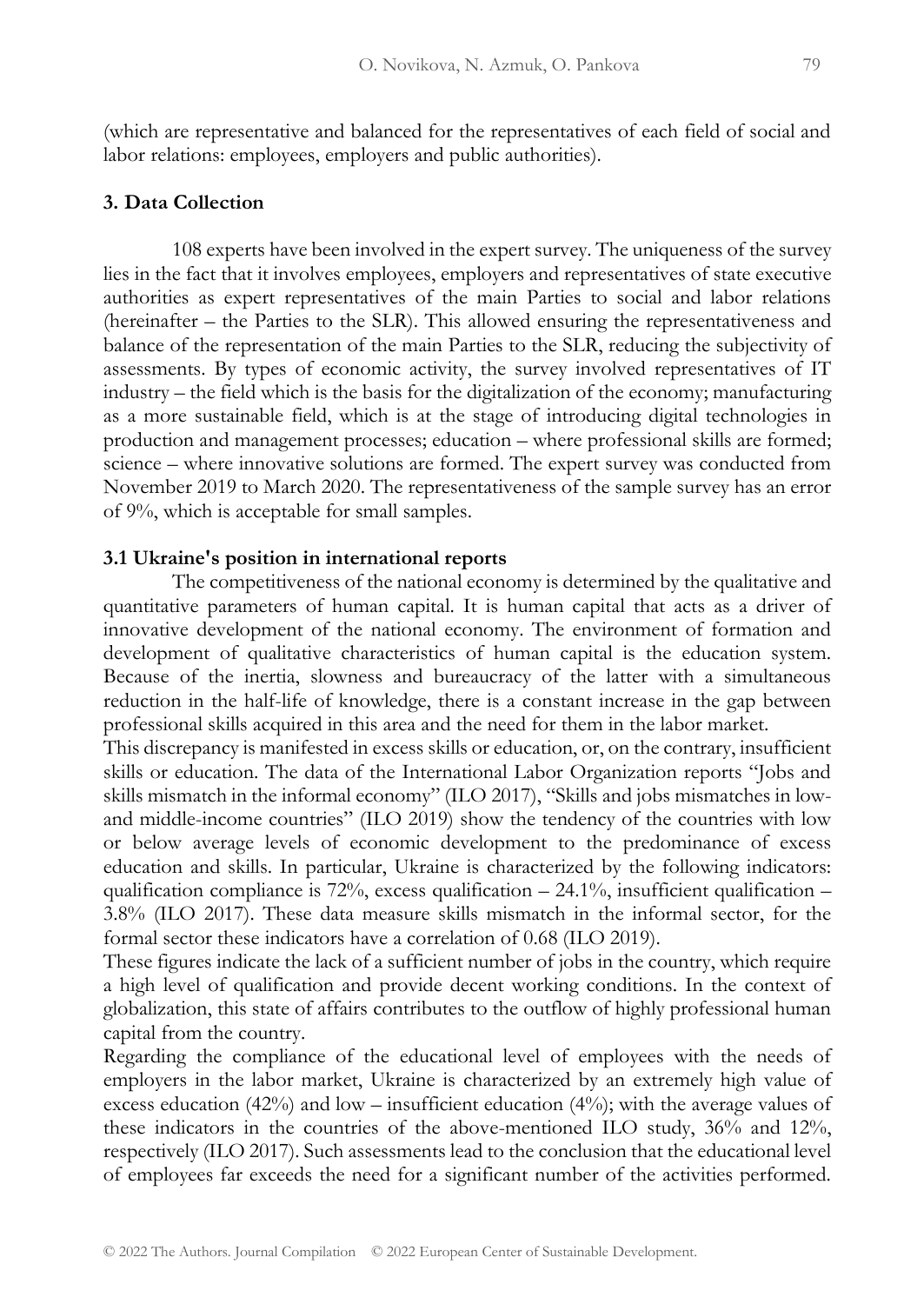On the one hand, this is the evidence, of inefficient use of financial resources of the state and low efficiency of public investment in the development of personal human capital, and on the other hand, indirect contribution to the outflow of educated and qualified human capital out of the country.

At the end of 2018, the number of valid residence permits issued to citizens of Ukraine in the EU-28 was 1.2 million (Eurostat 2019). According to the results of the annual survey of the Institute of Sociology of the National Academy of Sciences of Ukraine, the share of respondents' affirmative answers about the experience of temporary work abroad from 2012 to 2018 increased from 13.7% to 27.8%. There was also an increase from 5.3% to 16.4% in the share of those who intend to go to work abroad in the near future (Institute of Sociology of the National Academy of Sciences of Ukraine 2019)

A serious challenge for the national labor market is the significant gap between the education system and the needs of business in the development and implementation of educational products that form the relevant skills of users of educational services. This imbalance is exacerbated during the dynamic processes of digitalization of the economy.

# **3.2 The results of the expert survey**

To assess the skills gaps in the transition of the national economy to digital form, an expert survey was conducted. The timing of the study has some specifics: from November 2019 to February 2020, the survey was conducted in stable conditions, and March 2020 was characterized by significant quarantine restrictions and uncertainty, reduced economic activity due to the COVID-19 pandemic. This led to radical changes in the domestic labor market, the transition to remote forms of employment and education, a sharp increase in demand for the use of digital technologies, the actualization of demand for digital skills.

The results of the expert survey showed the mismatch of skills and knowledge to the needs of the labor market provided by the formal education system. Almost half of the respondents (47.2%) noted such a discrepancy, which indicates the low efficiency of investment in education and is found in the national labor market in the absence of employees with a simultaneous surplus of specialists with humanitarian higher education. Differences in the assessments of experts depending on their field of activity attract attention. The range of fluctuations in expert estimates is from 58% to 36%. **The inconsistency of skills and knowledge provided by the domestic education system with the needs of the modern labor market** is considered a significant threat primarily to IT professionals (58%), entrepreneurs and industrialists (52%), educators (45%), scientists engaged in research activity (43%), significantly lower scores were found in the executive branch (36%).

The situation in the field of education does not improve the quality of the labor force. Thus, during the years of independence, the number of colleges has halved, resulting in a shortage of lower and middle level specialists. The number of university students is 6 times higher than the number of college students (State Statistics Service of Ukraine 2020). An important problem is the inconsistency of educational curriculum with the needs of the labor market, as well as the outdated material and technical facilities of universities. All this leads to the devaluation of domestic higher education, due to which the number of entrants who prefer foreign free education is growing from year to year.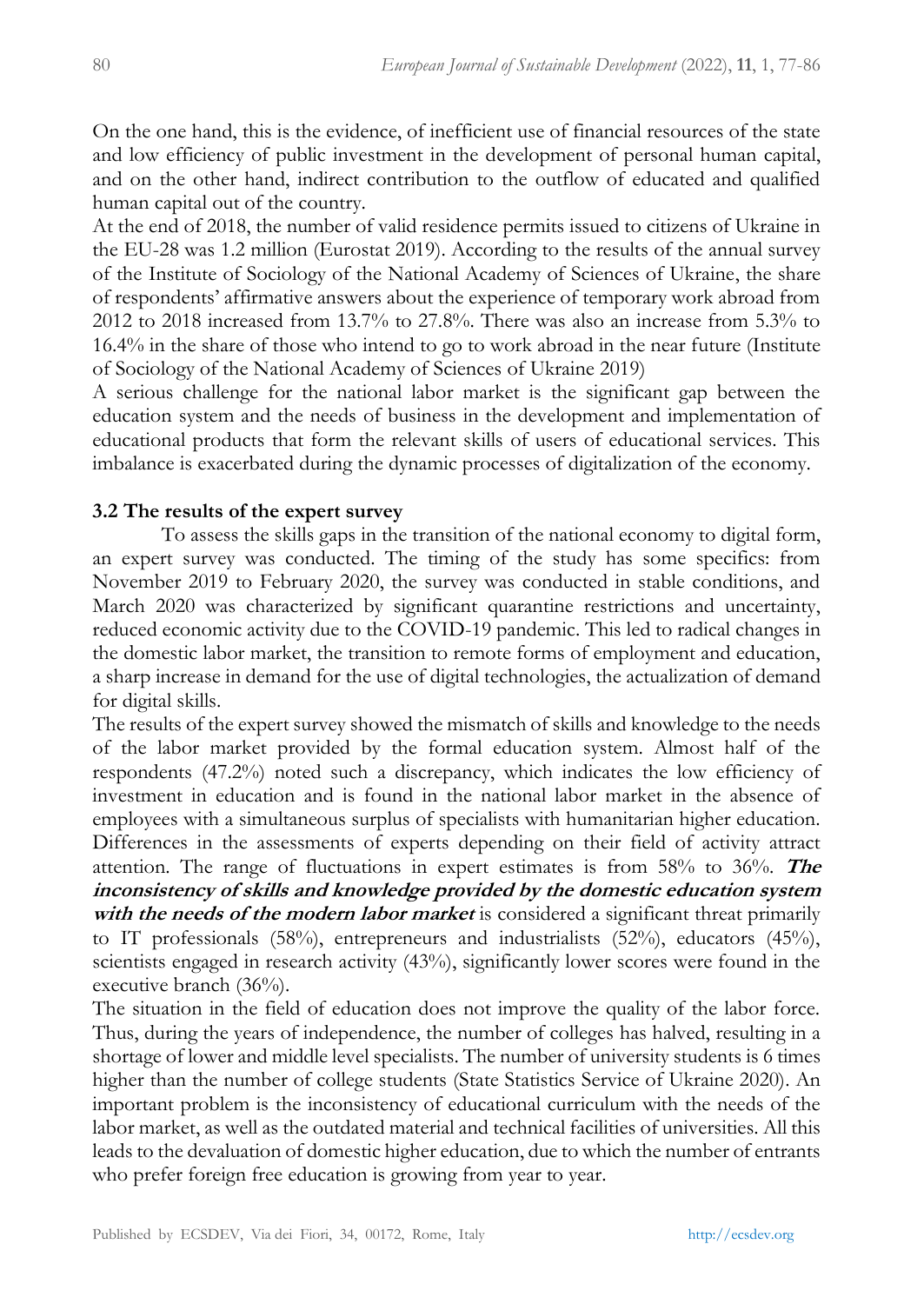These findings are confirmed by the share of the unemployed after graduation in the structure of the jobless, which ranged from 18.1% to 9.4% in Ukraine from 2010 to 2019. The lowest values of this indicator were in 2018 and 2019 and make up to 9.8% and 9.4%, respectively (State Statistics Service of Ukraine 2020).

Digitalization, in particular, has become a new challenge for the national economy and education. On the one hand, the rapid introduction of digital technologies into business and production processes exacerbates the mismatch of existing skills of employees to business needs. On the other hand, the pace and efficiency of the introduction of digital technologies in business processes is due to the availability of the labor force with appropriate digital skills. The acceleration of the digitalization of the national economy is facilitated by the impact of the COVID-19 pandemic on business processes, in particular, the need to digitize some processes and transfer some employees to remote employment. The discrepancy in skills due to the introduction of digital technologies should be investigated in several planes simultaneously. First, it should be done in the field of accelerated outdating of professional skills through the introduction of digital technologies in business and production processes. Under the conditions of digitalization of the economy, the outdating of skills is accelerating, but such a gap is being eliminated through the introduction of appropriate training programs in the short term. In this area, it is advisable to develop cooperation between business and institutions of higher and professional education.

The second plane is the one of labor shortages with appropriate digital skills. Professionals with digital skills are gaining benefit in the job market. Instead, the rest of the workforce, i.e. professionals who had been competitive until recently but failed to acquire digital competencies and skills, are joining the ranks of precarious workers. The basis for the formation of digital skills is the education system. The latter should not only form such skills vertically from primary to higher education, but also ensure their relevance to business needs. The long period of investment in human capital and the delayed effect of their payback should be emphasized. This leads to the formation and deepening of the imbalance between the labor and education markets, which has a long-term and negative impact on the formation of qualitative characteristics of existing and potential labor force. This plane is of interest for our study.

The level of digital skills proficiency of the labour force depends on the level of economic development. For developed countries, the share of labor that has basic digital skills is 65%, for the least developed  $-46%$ , standard  $-49%$  and 29%, respectively, advanced 6% and 4% (ITU 2018).

In Europe, 42% of citizens do not have basic digital skills, about 37% of the workforce – farmers, bank employees, and industrial workers – have sufficient digital skills, despite the growing need for such skills in all workplaces. At the same time, 64% of large enterprises and 56% of small and medium-sized enterprises that recruited ICT specialists in 2018 state that these vacancies were difficult to fill (ITU 2020).

The survey used the International Telecommunication Union classification of digital skills into basic, intermediate and advanced. To clarify the need of the national labor market for specialists with basic digital skills, respondents were asked: "Do you agree with the statement that the lack of basic digital skills is a significant barrier for getting a decent job in the national labor market?" The majority of respondents to the authors' survey (89.8%)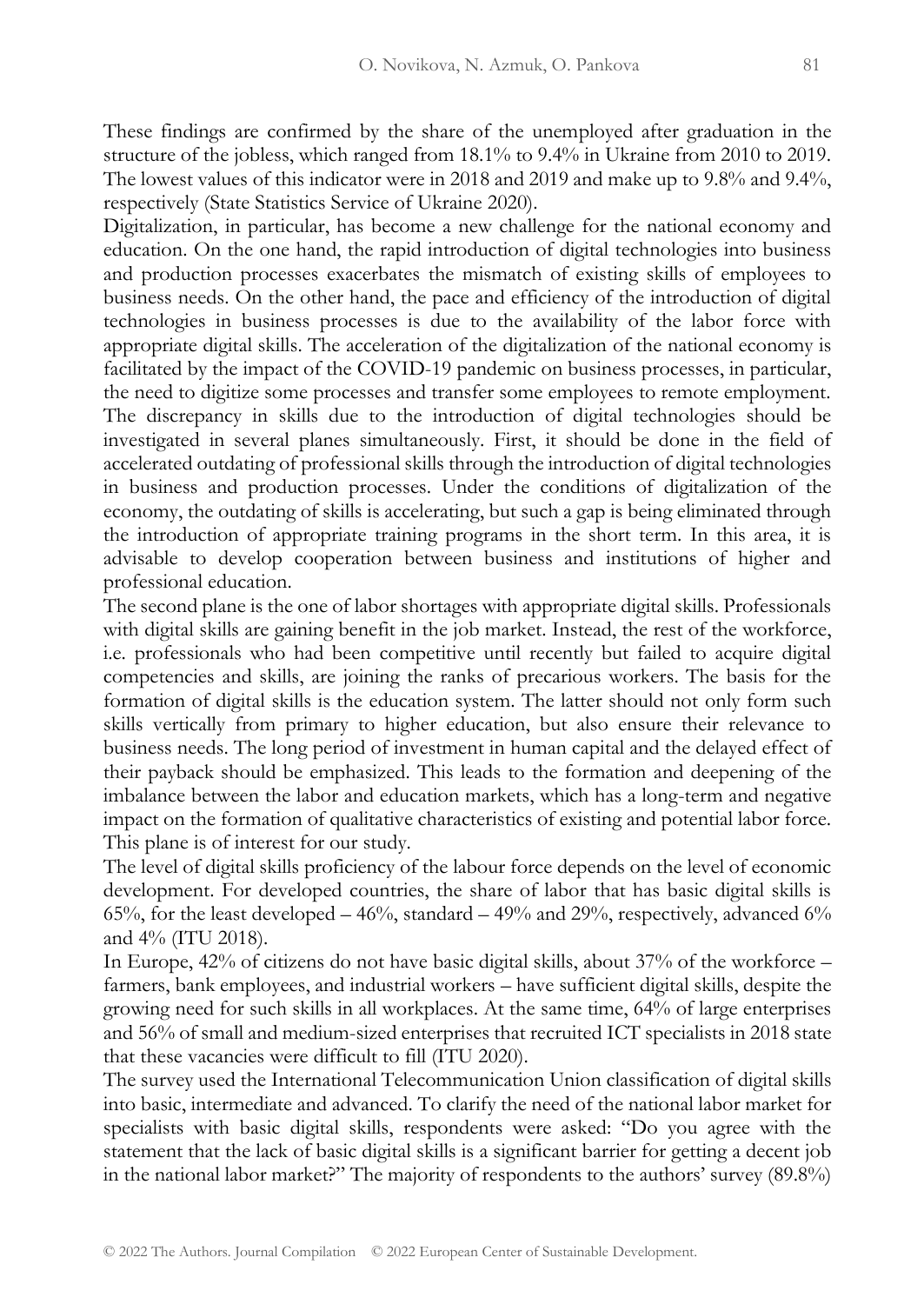agreed with this statement. This assessment is due to the rapid introduction of digital technologies in business and production processes, which requires a minimum of digital literacy in all positions (jobs) from contractor to manager.

To study the demand for specialists with basic digital skills on the labor market, respondents were asked the following question: **"What part of the labor force in Ukraine needs to have basic digital skills to carry out professional activities?"** The majority of respondents, 92.6%, believe that basic digital skills are mandatory for more than 60% of the workforce. Regarding intermediate digital skills, respondents' responses were evenly distributed at 26.9% among the 80% labor force: 60% and 40%. According to 16.7% of experts, intermediate digital skills are necessary for the entire labor force. Only 2.7% of experts believe that digital standard skills are needed by 20% of the labor force. Expert assessment of the need to have basic and intermediate digital skills is shown in Figure1.



*Figure 1. Quantitative assessment of the needs of basic and intermediate digital skills for professional activities, in percentage*

*Source: developed by the authors*

Experts were asked to assess extra benefits for a person with advanced digital skills on the labor market. The results are shown in Table 1.

**Table 1. Expert assessment of the benefits for people with advanced digital skills, in percentage**

| Advantage                                                      | Answer options |                                    |        |          |          |
|----------------------------------------------------------------|----------------|------------------------------------|--------|----------|----------|
|                                                                | Yes            | Rather yes   Difficult   Rather no |        |          | $\rm No$ |
|                                                                |                | than no                            | to say | than yes |          |
| Ensures increased income (salary)                              | 49.1           | 39.8                               | 6.5    | 4.6      |          |
| Provides competitive advantages in the labor market            | 60.2           | 34.3                               | 5.5    |          |          |
| Gives the opportunity to work on a flexible work schedule 38.9 |                | 36.1                               | 21.3   | 2.8      | 0.9      |
| Gives the opportunity to work remotely                         | 49.1           | 41.7                               | 6.5    | 2.7      |          |
| Increases employee mobility                                    | 59.3           | 32.4                               | 7.4    | 0.9      |          |
| Reduces the risk of job loss                                   | 25.9           | 37.1                               | 29.6   | 5.6      | 1.8      |
| Does not provide any benefits                                  | 0.9            | 0.9                                | 16.7   | 14.8     | 66.7     |

*Source: developed by the authors*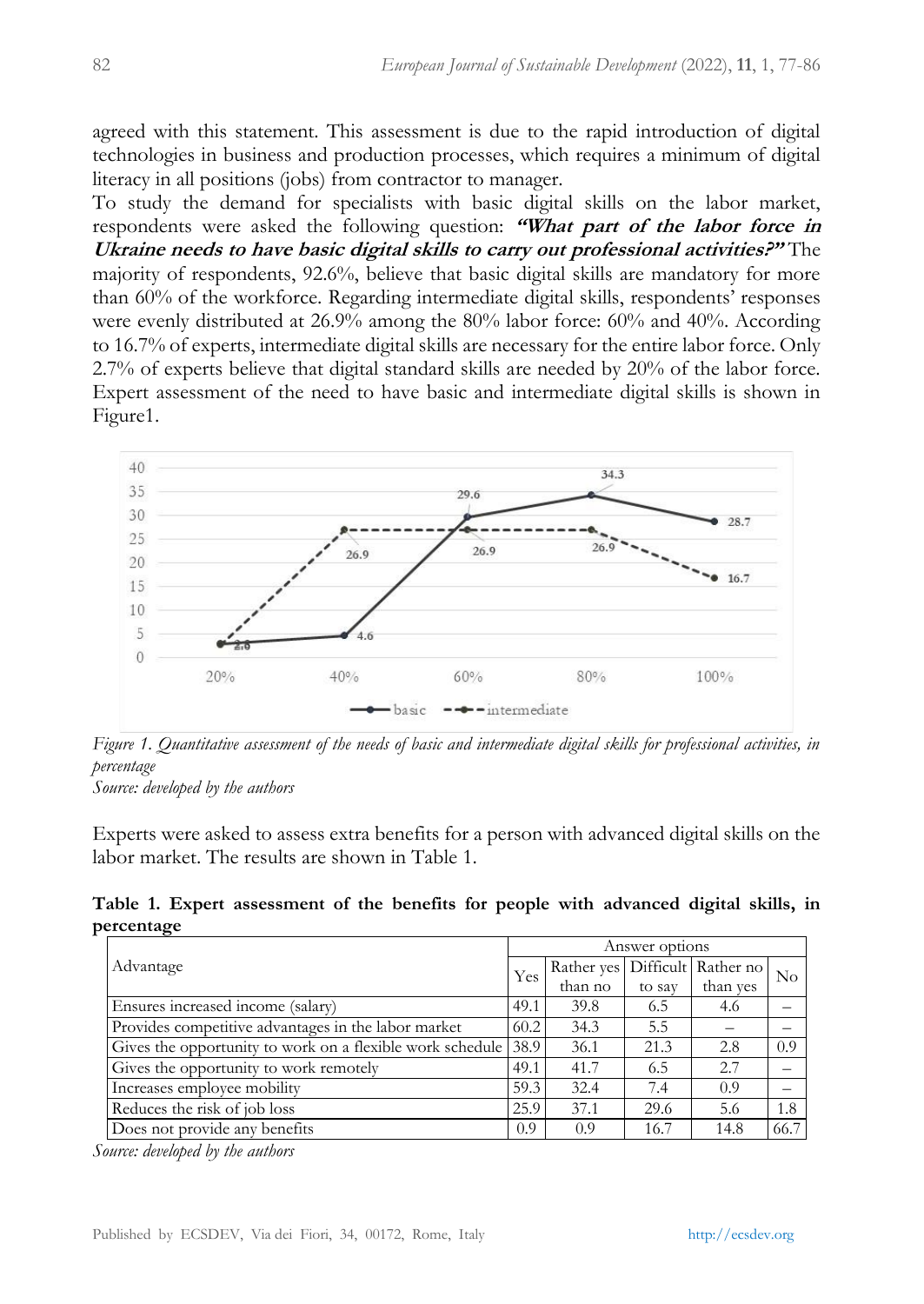The vast majority of experts believe that advanced digital skills give benefits in the labor market, which is amplified by their small number.

The demand for professionals who have advanced digital skills is an indicator and motivator for the development of this level of knowledge and skills. It is due to the needs and interests of the individual to practical implementation of these skills.

Digital skills development programs should be an important area at all levels of the education system. Therefore, it is extremely important to assess the level of students' digital skills formation within the formal education system.

The answers of experts to the question **"Does the national education system provide a sufficient level of digital skills to students?"** were distributed unevenly by levels of education. This is because of the significant stratification of educational institutions in our country, in particular the provision of computer equipment, especially between rural and urban schools. Uneven access to the Internet and mobile communications of rural and urban population should also be noted. Experts' opinions on the acquisition of digital skills in the formal education system is shown in Figure 2.

According to experts, no level of the national education system provides complete development of digital skills, as evidenced by the small number of "yes" answers, which ranges from 6.5% in primary and secondary education to 11.1% in vocational and 13.9% in higher education.



*Figure 2. Assessment of acquiring digital skills in the national education system, in percentage Source: developed by the authors*

The lowest expert assessments for providing digital skills education are in primary school, in particular, only 6.5% of respondents gave a positive assessment, "partially"  $-$  33.3%. Together, these estimates are only 39.8% against 38.9% of respondents who gave a negative characterization.

Regarding secondary school, more than half of the respondents (54.6%) believe that digital skills development is provided partially at this level, and almost a third of experts (27.7%) do not agree with this.

In vocational education, 58.3% of experts consider digital skills training to be implemented partially, and only 18.5% deny it. The experts assessed the sphere of higher education most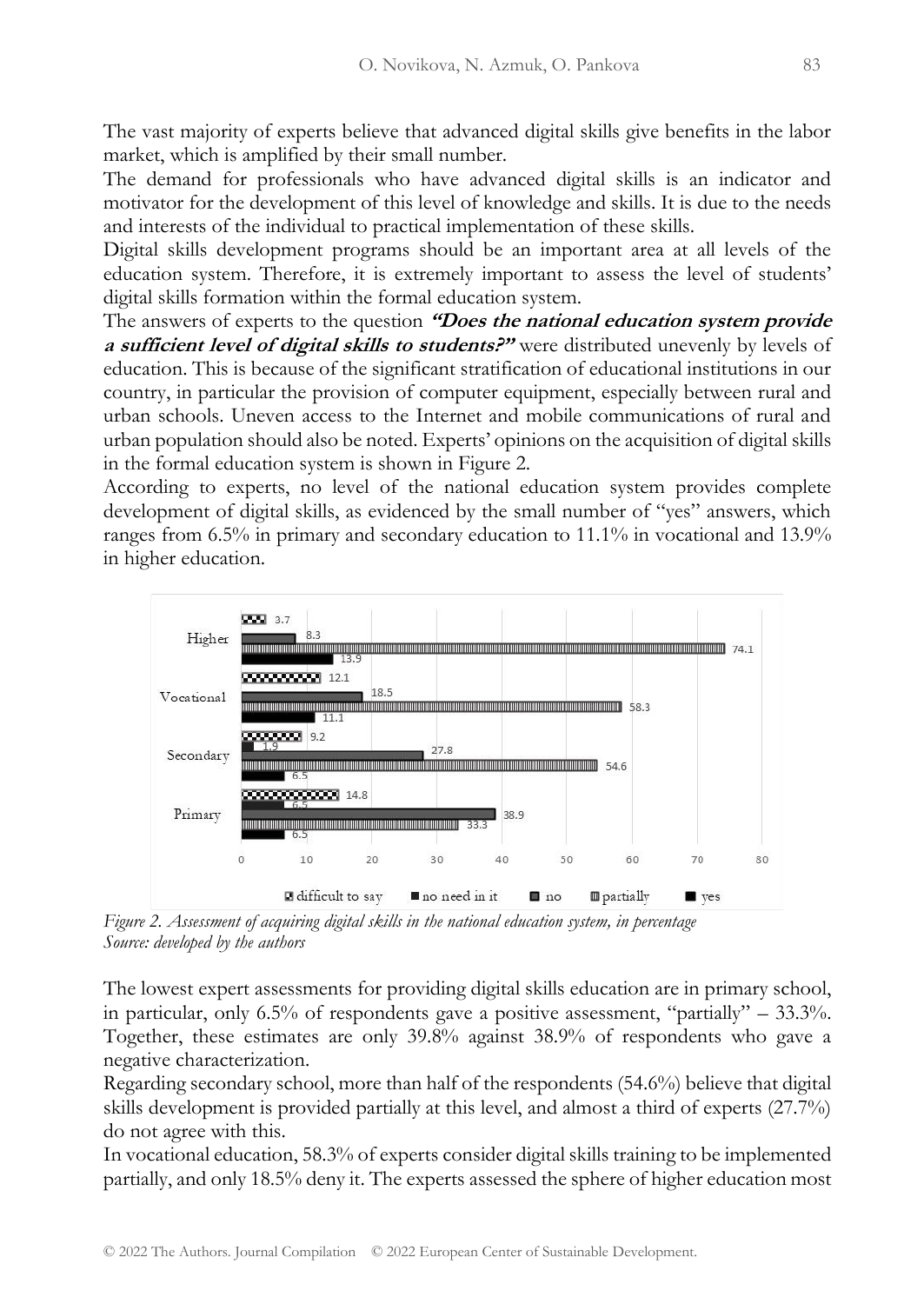positively, in particular, 88.0% of experts answered that digital skills are mastered by students with different degrees of proficiency (high level  $- 13.9\%$ , partially  $- 74.1\%$ ).

The generalization of the results shows that, in general, the national system of formal education ensures the formation of digital skills only partially. The main drawback is a gap between education technologies and the pace of digital technology.

From the standpoint of competitiveness, efficiency and speed of achieving development goals, creativity is the most attractive potential. However, if you do not teach and do not acquire creative skills, you cannot expect success in digital development. The focus of the formal education system on the formation of creative skills is low. The main condition for both digital and human development is creative skills acquisition. Creative human potential is a driver of economic growth and ensures the competitiveness of the national economy. The priority in the field of human capital development is the formation of creative skills in the system of national education. The expert survey made it possible to assess **the focus of formal education on the formation of students' creative skills**. Experts were asked to rate it on a scale from 1 to 7, where 1 is not focused at all, 7 is completely focused. The results are shown in Figure 3.

Experts' assessments have shown that the formal education system ensures the formation of creative skills only partially. Experts distinguished the most positive result in the formation of creative skills in primary school (54.7%), and with the increase in the level of education, the activity of acquiring creative skills has a steady downward trend. In secondary schools, half of the respondents (50.0%) believe that children have the opportunity to learn and acquire creative skills. Less than half of the respondents (42.6%) rated the opportunities to acquire these skills in vocational education, and the lowest level of creative skills formation was in higher education (26.9%), which is almost twice lower than in primary and secondary schools.



*Figure 3. Assessment of the focus of Ukraine's formal education system on the formation of students' creative skills, in percentage Source: developed by the authors*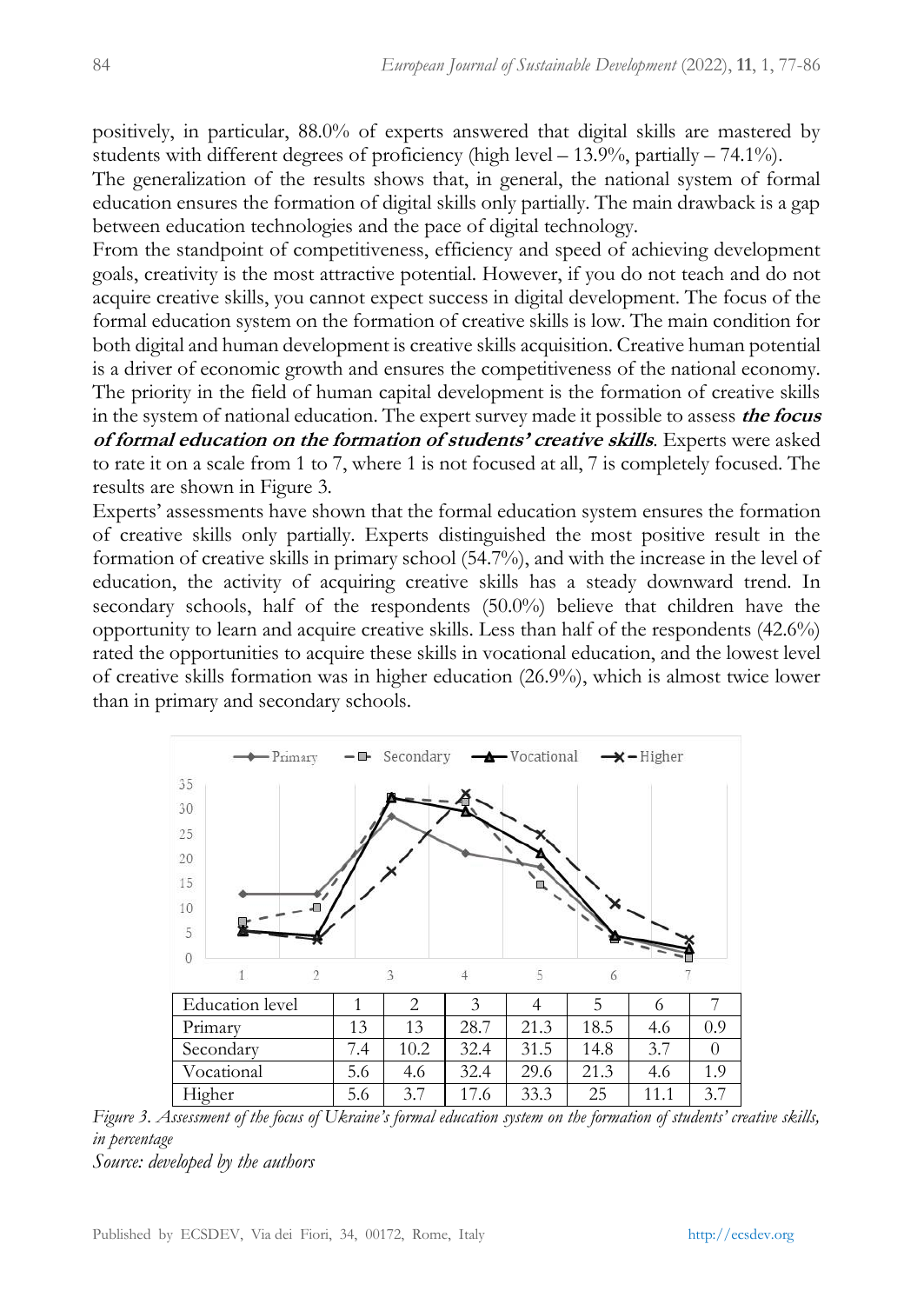In general, expert assessments show an imbalance between the skills that are formed in the framework of formal education and the needs of the labor market. This confirms skills mismatch, including digital and creative, to modern business needs. At the same time, in professional activities, the greatest efficiency will be shown in the use of various skills that allow performing professional duties better.

#### **4. Conclusions**

The results of the study confirmed the hypothesis of the existence of excess education and excess qualification of employees in Ukraine. The imbalance between the markets for educational services and the labor market leads to low efficiency of investment in education and is exacerbated by the outflow of labor outside the country.

The expert survey allowed diagnosing the state of the domestic labor market and the market of educational services, identifying the presence of a significant imbalance between them. Almost half of the respondents agree that domestic formal education system does not develop the skills that are in demand in business in a proper way. The identified condition requires the search for tools to overcome such imbalances, which should be the subject of further research.

In general, there are contradictory trends in the formation of labor skills in Ukraine. On the one hand, the labor force has excess skills and excess education that are not in demand in the national labor market. This motivates the growth of external labor migration, the outflow of qualified personnel out of Ukraine, the loss of human potential. On the other hand, the digitalization of economy creates unsatisfied demand for digital and creative skills of the labor force, which necessitates renewed approaches to reforming the national education system at all levels, aimed at transforming the market of educational services, digitalization of the economy and society in Ukraine.

#### **5. Acknowledgements**

The study was performed within the scientific theme of the Institute of Economics and Industry of the National Academy of Sciences of Ukraine "Transformation of the social and labor sphere in the context of digitalization of the economy" (state registration number 0119U001481, 2019-2021).

#### **References**

Albiol-Sánchez, J., Diaz-Serrano, L., & Teruel, M. (2020). The Transition to Self-Employment and Perceived Skill-Mismatches: Panel Data Evidence from Eleven EU Countries. *Social Indicators Research*, 1-21.

Chłoń-Domińczak, A., & Żurawski, A. (2017). Measuring Skills Mismatches Revisited–Introducing Sectoral Approach. *IBS Working Paper 03/2017*.

Eurostat. (2019) Asylum and Managed Migration. URL: https://ec.europa.eu/eurostat/web/asylum-andmanagedmigration/data/database

Flisi, S., Goglio, V., Meroni, E. C., Rodrigues, M., & Vera-Toscano, E. (2017). Measuring occupational mismatch: Overeducation and overskill in Europe—Evidence from PIAAC. *Social Indicators Research*, *131*(3), 1211-1249.

Ilich, L. M., & Sarioglo, V. G. (2019). Statistical Modeling of Skills Mismatch in the Market, 42